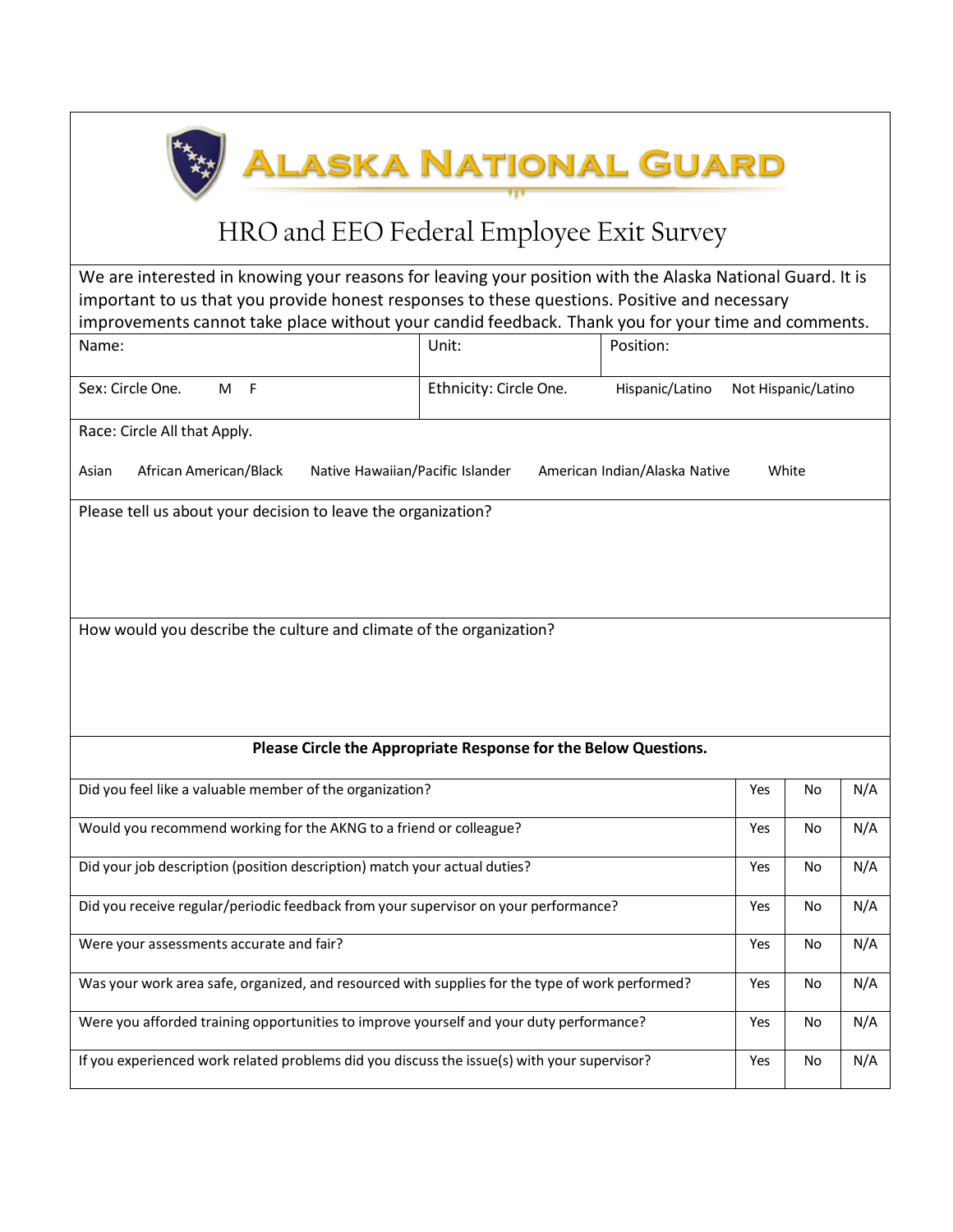| Employee Benefits: Checkmark the resource(s) you utilized.                                                                                                                                                  |  |  |  |  |  |
|-------------------------------------------------------------------------------------------------------------------------------------------------------------------------------------------------------------|--|--|--|--|--|
| Federal Employee's Health Benefits program                                                                                                                                                                  |  |  |  |  |  |
| Federal Employee's Life Insurance Benefits program                                                                                                                                                          |  |  |  |  |  |
| Federal Employee's Health Savings / Flex Spending Account Benefits program                                                                                                                                  |  |  |  |  |  |
| Federal Employee Assistance program                                                                                                                                                                         |  |  |  |  |  |
| <b>Workout Facilities</b>                                                                                                                                                                                   |  |  |  |  |  |
| Alternate Work Schedule                                                                                                                                                                                     |  |  |  |  |  |
| During your employment, specifically in the last 12 months, did you experience an incident(s) of discrimination?<br>Checkmark the appropriate response(s).                                                  |  |  |  |  |  |
| Yes-Race, Color, National Origin                                                                                                                                                                            |  |  |  |  |  |
| $Yes - Gender$                                                                                                                                                                                              |  |  |  |  |  |
| $\bigcup$ Yes – Age                                                                                                                                                                                         |  |  |  |  |  |
| $\Box$ Yes - Disability                                                                                                                                                                                     |  |  |  |  |  |
| Yes - Religion                                                                                                                                                                                              |  |  |  |  |  |
| Yes - Sexual Harassment                                                                                                                                                                                     |  |  |  |  |  |
| No                                                                                                                                                                                                          |  |  |  |  |  |
| If you answered "yes" to the above question, did you report the incident(s) of discrimination or sexual harassment                                                                                          |  |  |  |  |  |
| to someone in the organization? Checkmark the appropriate response.                                                                                                                                         |  |  |  |  |  |
| I filed a complaint with the EEO office                                                                                                                                                                     |  |  |  |  |  |
| I reported the incident to the EEO office but did not file a complaint                                                                                                                                      |  |  |  |  |  |
| I reported the incident to my supervisor                                                                                                                                                                    |  |  |  |  |  |
| I confronted the individual                                                                                                                                                                                 |  |  |  |  |  |
| $\vert$ I did not report the incident to anyone                                                                                                                                                             |  |  |  |  |  |
| If the incident was reported, how satisfied were you with the resolution? Checkmark the appropriate response.                                                                                               |  |  |  |  |  |
| Moderately Dissatisfied<br>Very Satisfied<br>Moderately Satisfied<br>Neither Satisfied or Dissatisfied<br>Very Dissatisfied                                                                                 |  |  |  |  |  |
| Are you satisfied with the support you received from HRO during out-processing? Checkmark the appropriate response.                                                                                         |  |  |  |  |  |
| Very Satisfied<br>Moderately Satisfied<br>Neither Satisfied or Dissatisfied<br><b>Moderately Dissatisfied</b><br>Very Dissatisfied                                                                          |  |  |  |  |  |
| If you are a military technician are you also leaving the military?<br>N/A<br>Yes<br>No                                                                                                                     |  |  |  |  |  |
|                                                                                                                                                                                                             |  |  |  |  |  |
| If you are an individual with a disability do you have any recommendations for the agency that would<br>improve recruitment, hiring, inclusion, retention and advancement of individuals with disabilities? |  |  |  |  |  |
|                                                                                                                                                                                                             |  |  |  |  |  |
|                                                                                                                                                                                                             |  |  |  |  |  |
|                                                                                                                                                                                                             |  |  |  |  |  |
|                                                                                                                                                                                                             |  |  |  |  |  |